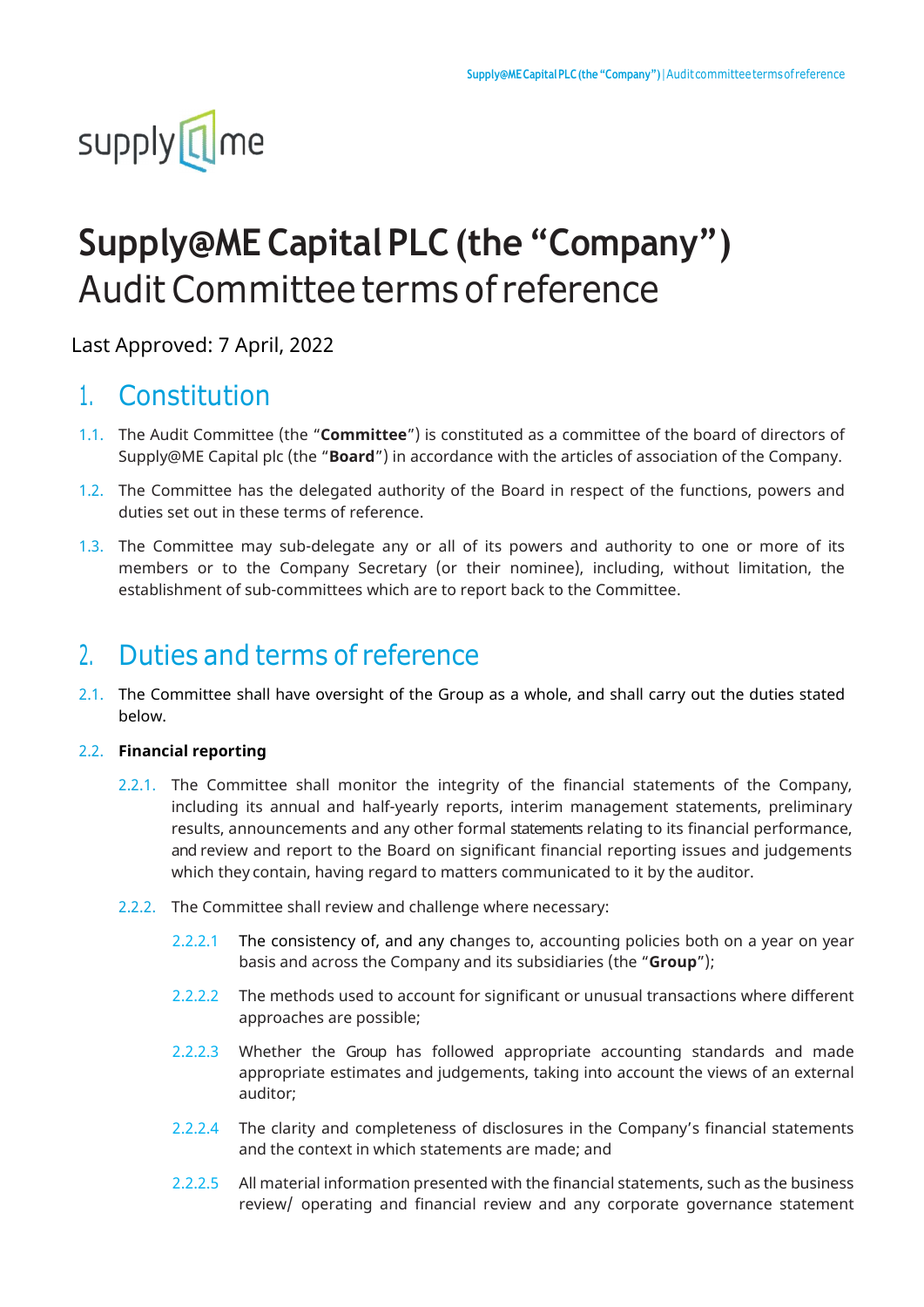(insofar as it relates to the audit and to risk management).

2.2.2.6 Where the Audit Committee is not satisfied with any aspect of the proposed financial reporting by the Group, to report its views to the Board.

#### 2.3. Narrative reporting

2.3.1. Where requested by the Board, the Committee should review the content of the annual report and accounts and advise the Board on whether, taken as a whole, it is fair, balanced and understandable and provides the information necessary for shareholders to assess the Company's performance, business model and strategy and that the narrative reporting is consistent with the financial statements.

#### 2.4. Internal controls and risk management systems

Keep under review the effectiveness of the Group's internal financial controls and internal controls and risk management systems and review and approve the statements to be included in the annual report and accounts of the Company concerning internal controls and risk management.

The Committee shall also be required to:

- 2.4.1. Keep under review the adequacy and effectiveness of the Group's internal financial controls and internal control and risk management systems;
- 2.4.2. Review and approve the statements to be included in the annual report concerning internal controls and risk management, including the assessment of principal risks and emerging risks, and the viability statement;
- 2.4.3. assist the Board with the definition and execution of a risk management strategy, risk policies and current risk exposures, including any prudential risks;
- 2.4.4. In support of the Board's risk management strategy, to:

(a) ensure that the Audit Committee delivers effective monitoring of risk management systems and risk appetite across the Group by working closely at all times with the compliance and risk management departments;

(b) review the Group's compliance system of corporate standards and procedures and assess the effectiveness of these standards and procedures;

(c) assess the policies and systems within the Group for ensuring compliance with safety and environmental regulatory requirements;

(d) assess the performance of the Group with regard to the impact of safety and environmental decisions and actions upon employees, communities, other third parties and the overall reputation of the Group;

(e) evaluate and oversee, on behalf of the Board, the quality and integrity of any reporting to external stakeholders concerning safety and environmental issues;

(f) ensure the adequacy of insurance coverage for the Group;

(g) maintain a risk register which will identify all material risks, evaluate any financial impact of such risks, identify actions to mitigate or avoid any potential impact from such risks, and, going forward, monitor and review the risks; and

(h) review the results of any independent audits of the Group's performance in regard to safety and environmental matters, review any strategies and action plans developed by management in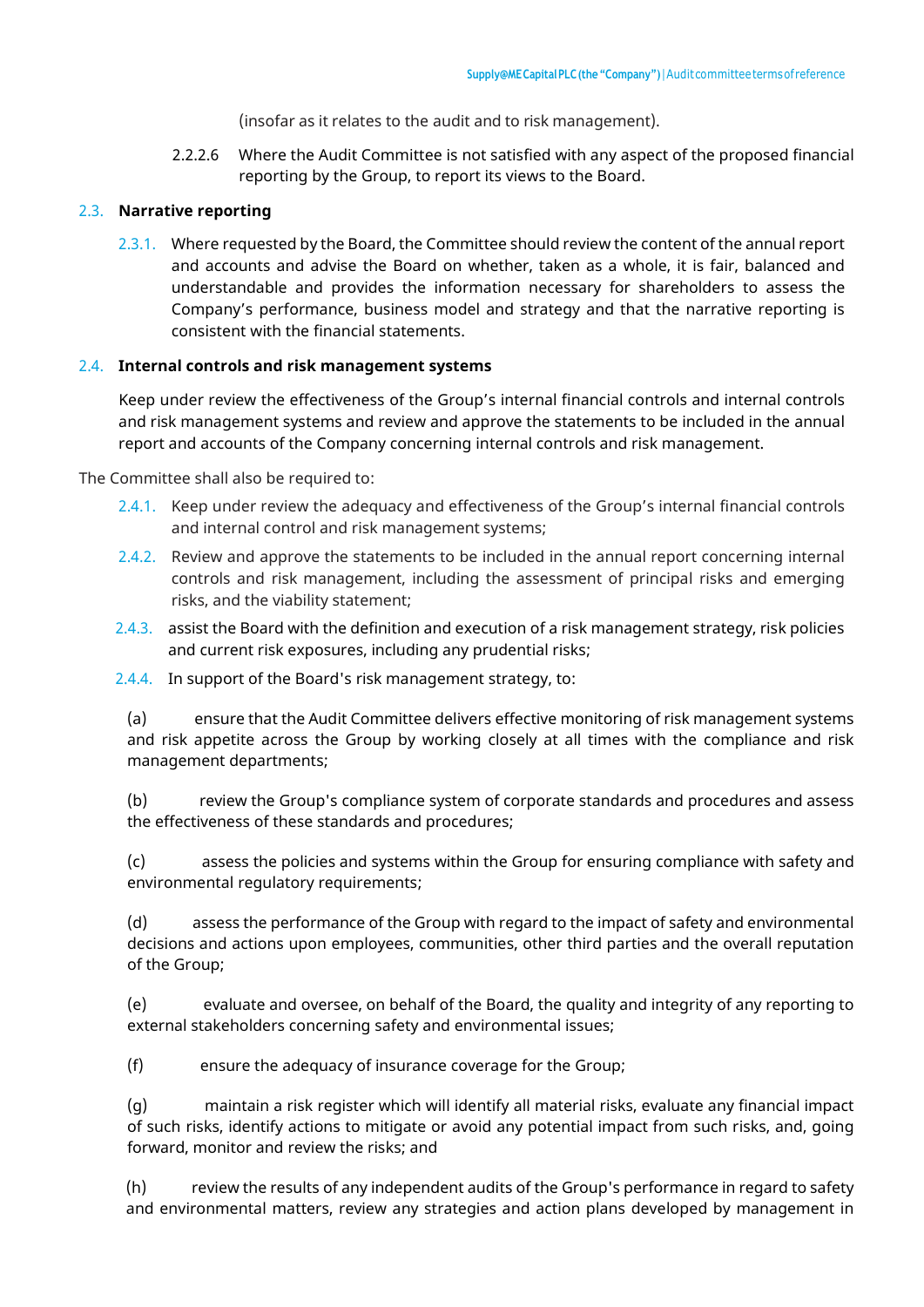response to issues raised and, where appropriate, make recommendations to the Board concerning the same;

- 2.4.5 to assist the Board with monitoring and reviewing the Group's risk management and internal control systems on an on-going basis, including monitoring material financial, operational and compliance controls and ensuring corrective action is taken where necessary;
- 2.4.6 to assist the Board with its annual review of, and report on, the effectiveness of the Group's risk management and internal control systems and the viability statement, including meeting at least once annually with the internal audit function , where such function exists, without senior management present, to discuss the internal audit, control and risk management functions (other than in relation to those matters for which the Audit Committee is responsible), and to review the Group's statement on internal control prior to endorsement by the Board;
- 2.4.7 to assist the Board to draw on the results of the on‑going monitoring process to obtain sound, appropriately documented evidence to support the relevant statements and confirmations required from the Board in the annual report (and, in the case of (c) below, the half-yearly financial statements) including:

(a) that the Board has carried out a robust assessment of the principal risks facing the Group, including those that would threaten its business model, future performance, solvency or liquidity;

(b) how the Board has assessed the prospects of the Group, over what period it has done so and why it considers that period to be appropriate;

(c) whether the Board has a reasonable expectation that the Group will be able to continue in operation and meet its liabilities as they fall due over the period of its assessment; and

(d) the appropriateness of adopting the going concern basis of accounting in the financial statements and whether there are any material uncertainties to the Group's ability to continue to do so over a period of at least twelve months from the date of the approval of the financial statements.

2.4.8 to advise the Board on the Group's overall risk appetite, tolerance and strategy, taking account of the current and prospective macroeconomic and financial environment;

2.4.9 to oversee and advise the Board on the current risk exposures of the Group and future risk strategy and the steps taken to manage those risks;

2.4.10 to review the Group's capability to identify and manage new risk types;

2.4.11 to monitor and review the effectiveness of the Group's risk management and internal control systems, in particular the effectiveness and relative costs and benefit of particular controls;

2.4.12 to review the Group's procedures to manage or mitigate principal risks and to identify emerging risks, to assist in the board's assessment of principal and emerging risks;

2.4.13 to review and assess the Group's risk appetite and associated stress testing;

2.4.14 to evaluate the Group's principal risks, to be taken into account by the Board when assessing the Group's prospects;

2.4.15 to evaluate the appropriateness of the Group's values and culture and reward systems for managing risk and internal controls, and the extent to which the culture and values are embedded at all levels of the Group;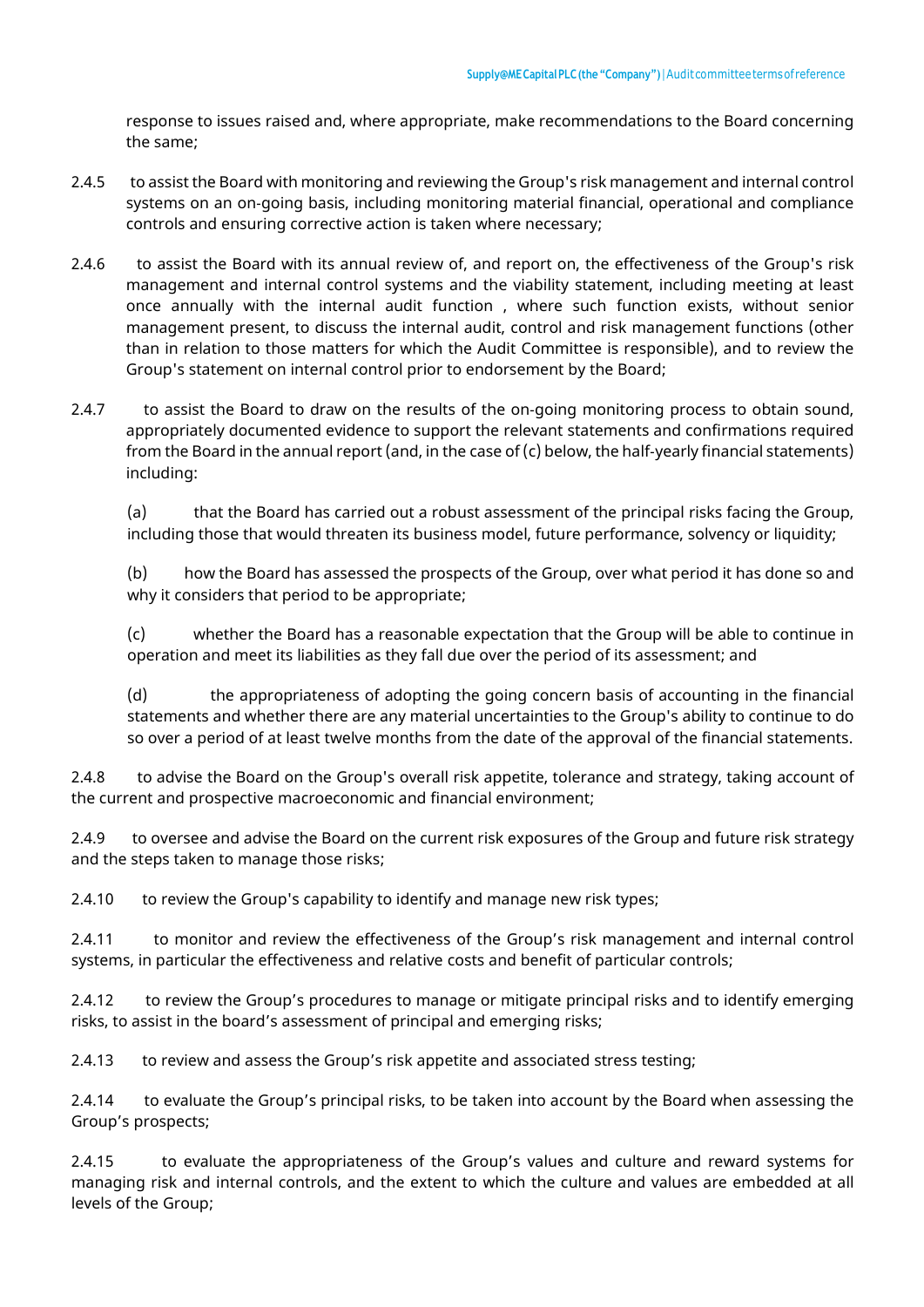2.4.16 to seek assurance on the risks the Group identifies as those to which the business may be exposed. The risks will be specific to the Group's circumstances but are likely to include the following:

- · Strategic risk, including threats to the business model or future performance
- · Reputational risk
- Regulatory and conduct risk
- Information security risk
- · Operational risk
- Credit risk
- · Market risk
- · Transactional risk
- · Capital
- **Insolvency**
- **Liquidity**
- Counterparty risk
- · Material litigation
- · Environmental, Social and Governance (ESG) issues
- **Ethical codes**
- · Health and safety
- Pandemic risk
- · Business continuity plans
- · Duties under the Companies Act 2006

Other risks specific to the Group's sector and its operations need to be identified and may, for example, include:

- · Insurance risk
- Asset impairments
- Research and development
- Supply chains
- 2.4.17 to advise the Board on the likelihood and the impact of principal risks materialising, and the management and mitigation of principal risks to reduce the likelihood of their incidence or their impact;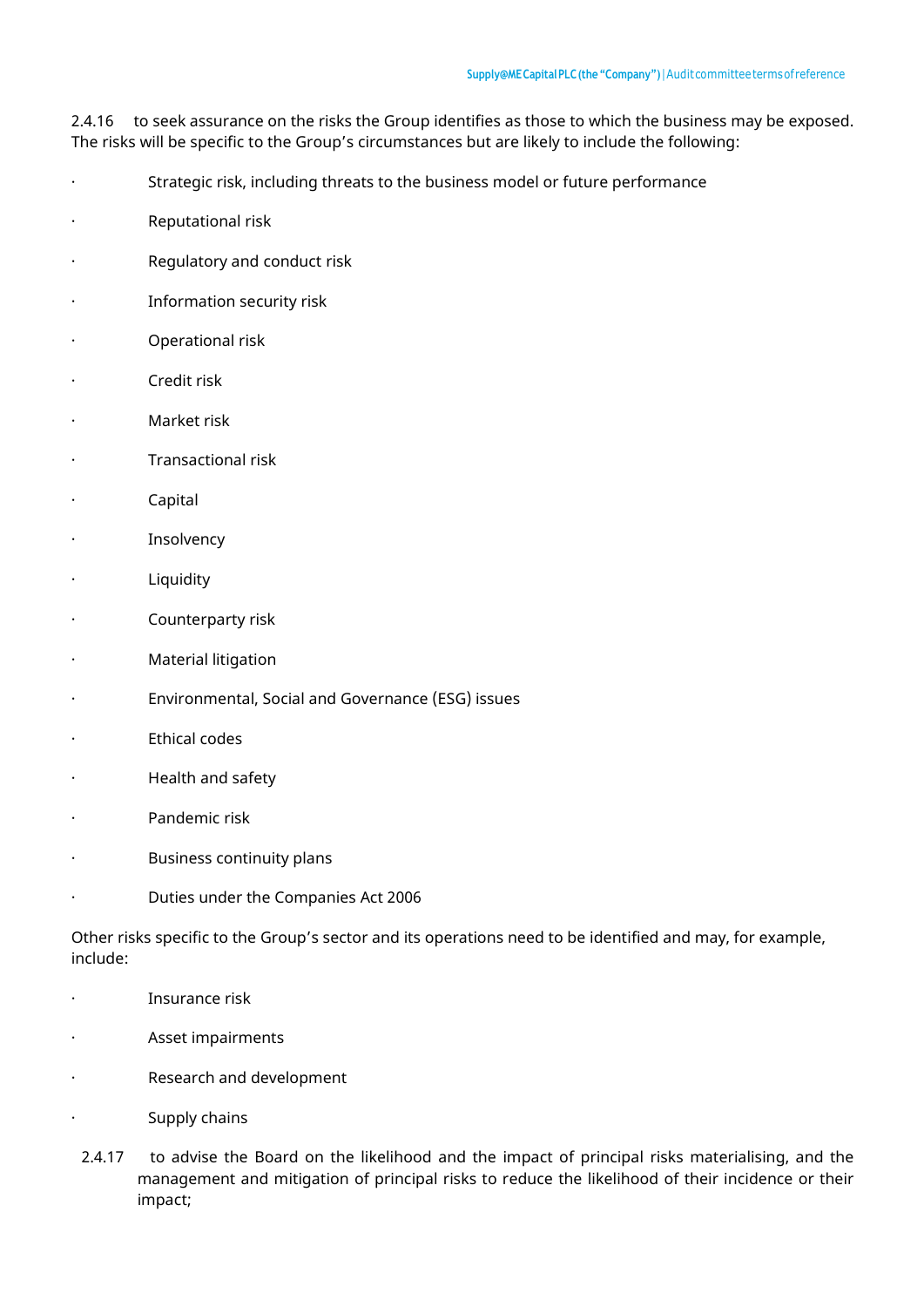2.1.18 to advise the Board on the risk aspects of proposed changes to strategy and strategic transactions including acquisitions or disposals, ensuring that a due diligence appraisal of the proposition is undertaken, focusing in particular on implications for the risk appetite, tolerance and strategy of the Group, and taking independent external advice where appropriate and available.

#### 2.5. Compliance, speaking-up and fraud

The Committee shall:

- 2.5.1. Review the adequacy and security of the Group's arrangements for its employees, contractors and external parties to raise concerns, in confidence, about possible wrongdoing in financial reporting or other matters. The Committee shall ensure that these arrangements allow proportionate and independent investigation of such matters and appropriate follow-up action;
- 2.5.2. Review the Company's procedures for detecting fraud;
- 2.5.3. Receiving reports on prevention of bribery non-compliance, anti-fraud, whistleblowing and money laundering, and reviewing the adequacy and effectiveness of the Group's systems and controls in place for such matters; and
- 2.3.4 Review regular reports from the Group's Money Laundering Reporting Officer and the adequacy and effectiveness of the Group's anti-money laundering systems and controls.

#### 2.6. Internal audit

2.6.1. The Committee shall monitor at least annually the need for an internal audit function in the context of the Group's overall risk management system.

#### 2.7. External audit

The Committee shall:

- 2.7.1. Consider and make recommendations to the Board, to be put to shareholders for approval at the Annual General Meeting, in relation to the appointment, re-appointment and removal of the Company's external auditor;
- 2.7.2. Oversee the selection process for the appointment of new auditors in accordance with applicable governance and regulatory requirements;
- 2.7.3. Investigate the issues leading to any resignation of the external auditor and decide whether any action is required:
- 2.7.4. Oversee the relationship with the external auditor including (but not limited to):
	- 2.7.4.1 Approving their remuneration, including both fees for audit and non-audit services, ensuring that the level of fees is appropriate to enable an adequate audit to be conducted;
	- 2.7.4.2 Approving their terms of engagement, including any engagement letter issued at the start of each audit and the scope of the audit.
- 2.7.5. Assess annually the external auditor's independence and objectivity taking into account relevant professional and regulatory requirements and the relationship with the auditor as a whole, including the provision of any non-audit services;
- 2.7.6. Satisfy itself that there are no relationships (such as family, employment, investment, financial or business) between the auditor and the Group (other than in the ordinary course of business) which could affect the auditor's independence and objectivity;
- 2.7.7. Agree with the Board a policy on the employment of former employees of the Group's auditor, then monitoring the implementation of this policy;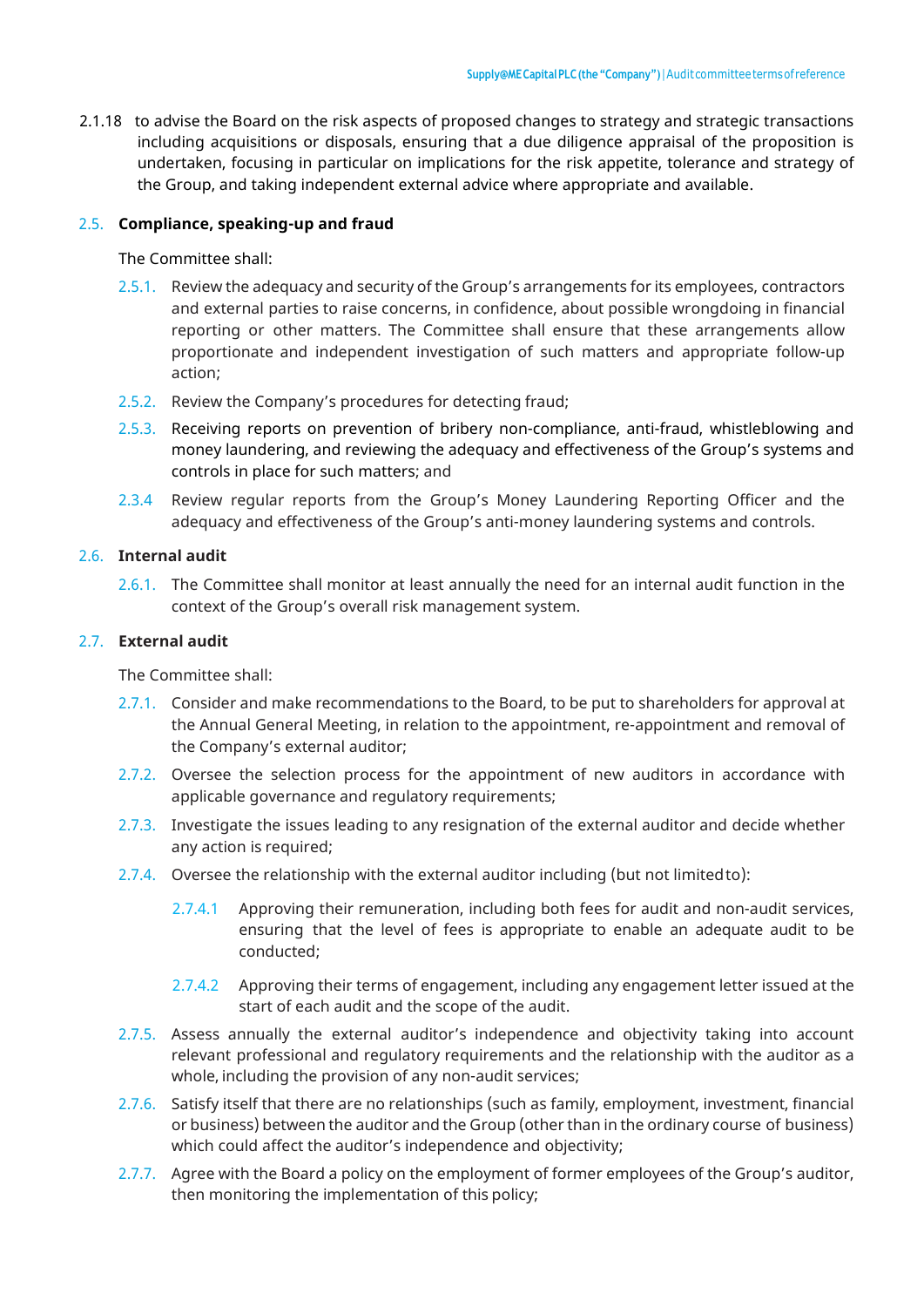- 2.7.8. Monitor the auditor's processes for maintaining independence, its compliance with relevant law, regulation, other professional requirements and the Ethical Standard, including the guidance on the rotation of the audit partner and staff;
- 2.7.9. Monitor the level of fees paid by the Group to the external auditor compared to the overall fee income of the firm, office and partner and assess these in the context of relevant legal, professional and regulatory requirements, guidance and the Ethical Standard;
- 2.7.10. Assess annually the qualifications, expertise and resources, and independence of the external auditor and the effectiveness of the external audit process, which shall include a report from the external auditor on their own internal quality procedures;
- 2.7.11. Evaluate the risks to the quality and effectiveness of the financial reporting process in the light of the external auditor's communications with the Committee;
- 2.7.12. Recommend to the Board the Company's formal policy on the provision of non-audit services to the Group by the auditor, including prior approval by the Committee of non-audit services and specifying the types of non-audit service to be pre-approved, and assessment of whether non-audit services have a direct or material effect on the audited financial statements.
- 2.8. The Committee shall meet on a regular basis with the external auditor, including once after the audit at the reporting stage. This will include the review and approval of the annual audit plan and ensure that it is consistent with the scope of the audit engagement.
- 2.9. The Committee shall review the findings of the audit with the external auditor. This shall include but not be limited to, the following:
	- 2.9.1. A discussion of any major issues which arose during the audit;
	- 2.9.2. The auditor's explanation of how the risks to audit quality were addressed;
	- 2.9.3. Any accounting and audit judgements;
	- 2.9.4. The auditor's view of their interactions with senior management
	- 2.9.5. Levels of errors identified during the audit and;
	- 2.9.6. The effectiveness of the audit.
- 2.10. Review any representation letter(s) requested by the external auditor before signature by management.
- 2.11. Review the management letter and management's response to any findings and recommendations of the auditor.

#### 3. Engagement with shareholders

3.1. The Committee Chair should attend the Annual General Meeting to answer any shareholder questions on the Committee's activities. In addition the Committee Chair should seek engagement with shareholders on significant matters related to the Committee's areas of responsibility.

## 4. Membership

- 4.1. The members of the Committee shall be appointed by the Board, upon the recommendation of the Nomination Committee and in consultation with the Chair of the Committee. All of the members of the Committee should be independent non-executive directors.
- 4.2. The Committee shall have at least two members, at least one of whom shall have recent and relevant financial experience, ideally with a professional qualification from a recognised accounting body. The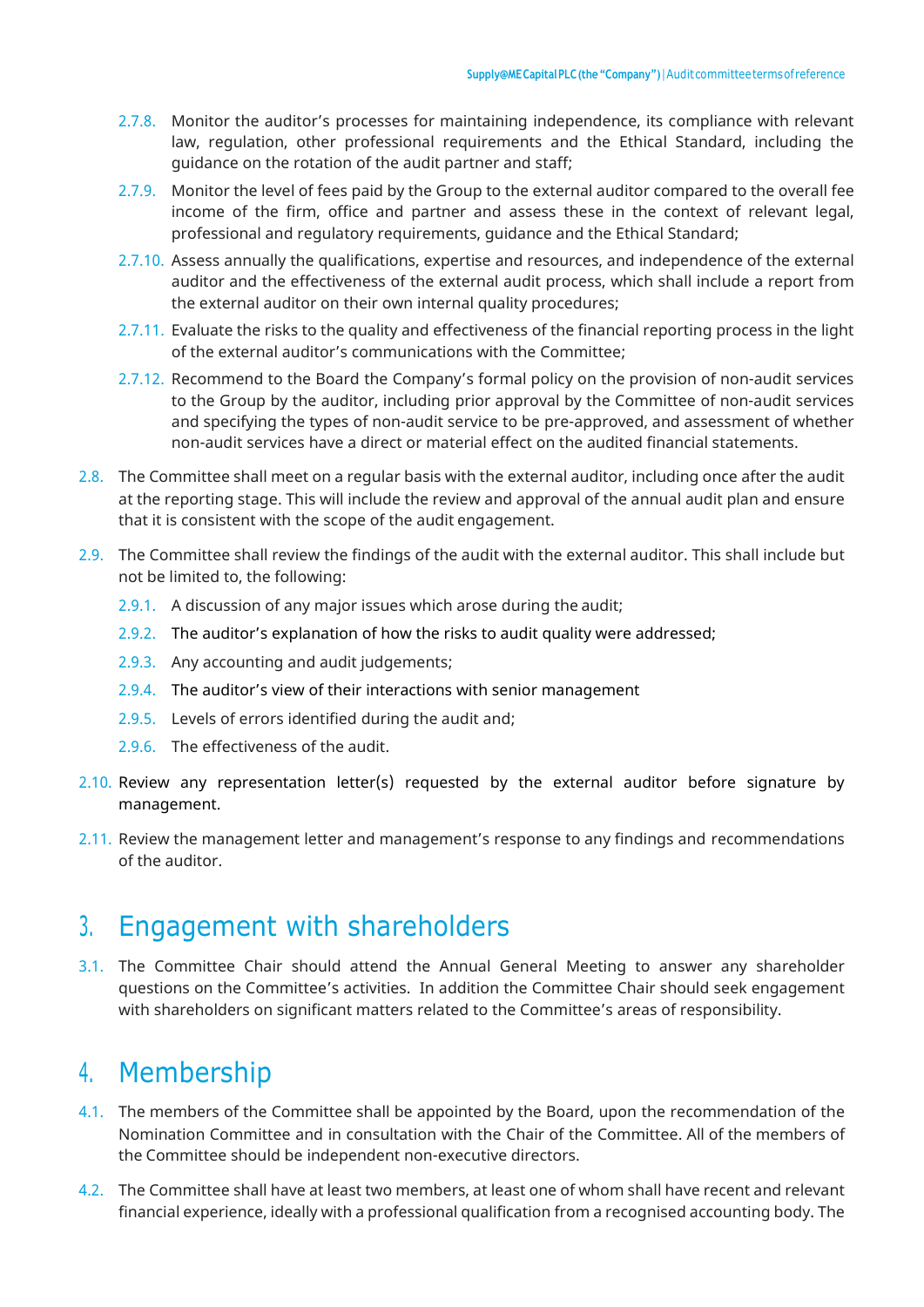Committee as a whole shall have competence relevant to the sector in which the Company operates.

- 4.3. The Board shall appoint the Committee Chair. In the absence of the Committee Chair, the remaining members present shall, provided the meeting is quorate, elect one of themselves to chair the meeting.
- 4.4. Only members of the Committee have a right to attend Committee meetings. However, the CEO, the CFO, internal audit function (where once exists) and representatives of the external auditor will be invited to attend meetings of the Committee on a regular basis and other individuals may be invited to attend all or part of any Committee meeting as and when appropriate.
- 4.5. Appointments to the Committee shall be for a period of up to three years, which may be extended for up to two additional three-year periods, provided members continue to be independent.

#### 5. Attendance at meetings

- 5.1. The quorum necessary for the transaction of business shall be any two members.
- 5.2. The Committee will meet at least twice a year, and at other times during the year as agreed between the members of the Committee or as required.
- 5.3. The Company's external auditors may be required to attend Committee meetings, without the presence of any of the executive directors of the Company, with a view to consulting with the Committee.
- 4.4 Outside of the formal meeting programme, the Committee Chair will maintain a dialogue with key individuals involved in the Company's governance including the Chair of the Board, the CEO, the CFO, the external auditor and the internal audit function (where one exists).

#### 6. Secretary

6.1 The Company Secretary or his or her nominee shall be the Secretary of the Committee and will ensure that the Committee receives information and papers in a timely manner to enable full and proper consideration to be given to the issues.

## 7. Notice of meetings

- 7.1. Meetings of the Committee shall be called by the Committee Chair at the request of any of its members or at the request of the external or internal auditors if they consider it necessary.
- 7.2. Unless otherwise agreed, notice of each meeting confirming the venue, time and date together with an agenda of the matters to be discussed at the meeting shall be forwarded to each member and any other person required to attend no later than two working days before the date of the meeting. Any supporting papers shall be sent to each member of the Committee and to other attendees (as appropriate) at the same time.

## 8. Voting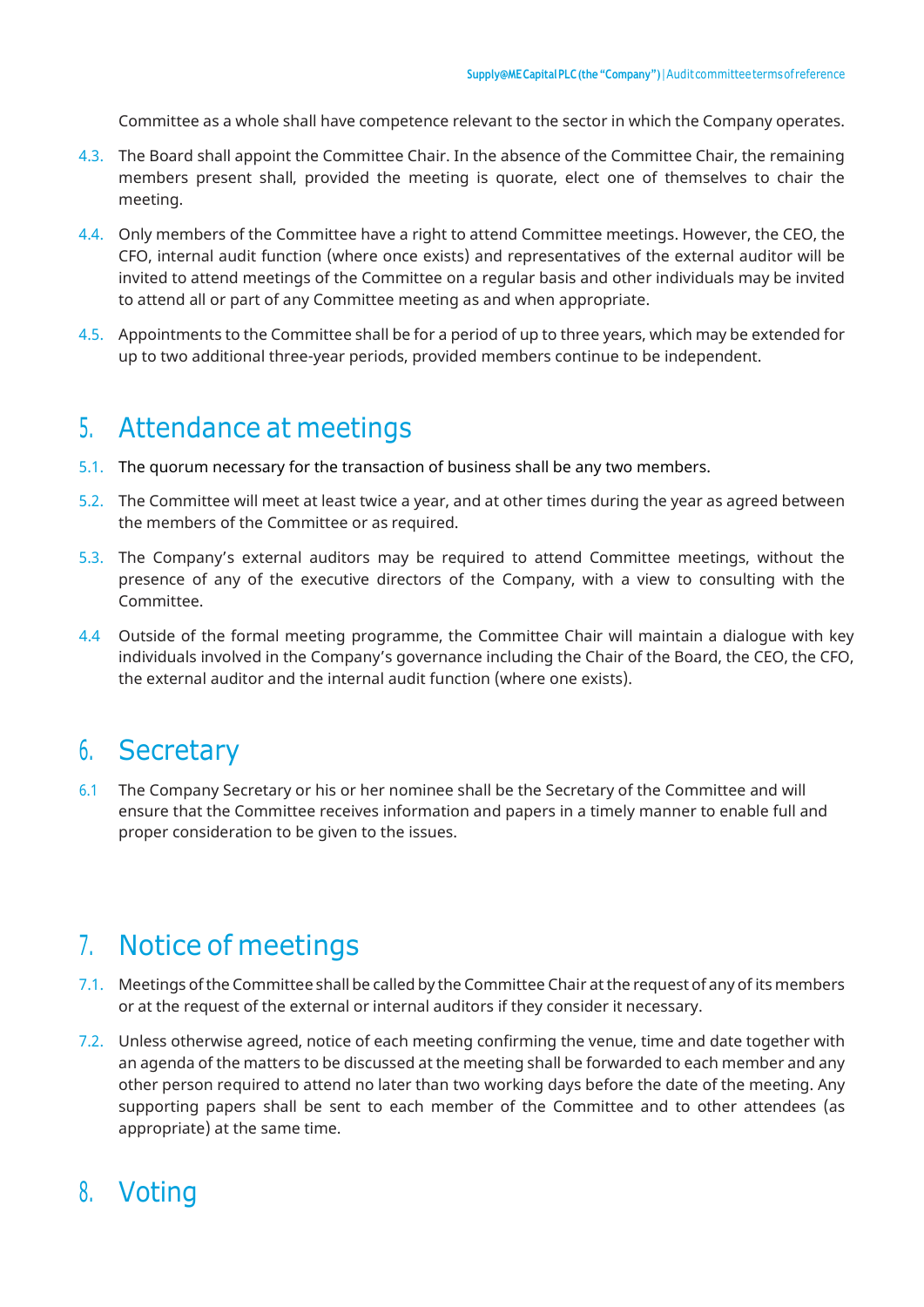- 8.1. Each member of the Committee shall have one vote which may be cast on matters considered at any meeting. Votes can only be cast by members attending a meeting of the Committee.
- 8.2. If a matter that is considered by the Committee is one where a member of the Committee, either directly or indirectly has a personal interest, that member shall not be permitted to vote at the meeting.
- 8.3. Subject to item 8.2, the Chairman of the Committee will have a casting vote.

## 9. Authority

- 9.1. A duly convened meeting of the Committee at which a quorum is present shall be competent to exercise all or any of the authorities, powers and discretions vested in or exercisable by the Committee.
- 9.2. The Committee is authorised by the Board to examine any activity within its terms of reference and is authorised to have unrestricted access to the Company's external auditors and to obtain, at the Company's expense, professional advice on any matter within its terms of reference.
- 9.3. The Committee is authorised to seek any information it requires from any employee or director, and all such employees or directors will be directed to co-operate with any request made by the Committee.

## 10. Reporting

- 10.1. The proceedings and resolutions of meetings of the Committee, including the names of those present and in attendance, shall be minuted. Draft minutes of each meeting will be circulated promptly to all members of the Committee. Once approved, the minutes of each meeting will be submitted to the Board as a formal record of the decisions of the Committee on behalf of the Board unless a conflict of interest exists or it is otherwise inappropriate to do so.
- 10.2. The Committee Chair shall report formally to the Board on its proceedings after each meeting on all matters within its duties and responsibilities. The Chair shall (on behalf of the Committee) make whatever recommendations to the Board deemed appropriate on any area within the Committee's remit where action or improvement is needed.
- 10.3. The Committee shall compile a report to shareholders on its activities to be included in the Company's annual report and accounts.

## 11. General matters

- 11.1. The recommendations of the Committee minutes must be approved by the Board before they can be implemented.
- 11.2. The Committee shall consider such other matters as may be requested by the Board.
- 11.3. The Committee shall:
	- 11.3.1. Have access to sufficient resources in order to carry out its duties across the group, including access to the Company Secretary for advice and assistance as required;
	- 11.3.2. Be provided with appropriate and timely training as considered necessary;
	- 11.3.3. Give due consideration to applicable laws and regulations, the provisions of the Company's chosen corporate governance code and published guidance, the requirements of the FCA's Listing Rules, Prospectus Rules and Disclosure Guidance and Transparency Rules sourcebook and any other applicable rules, as appropriate;